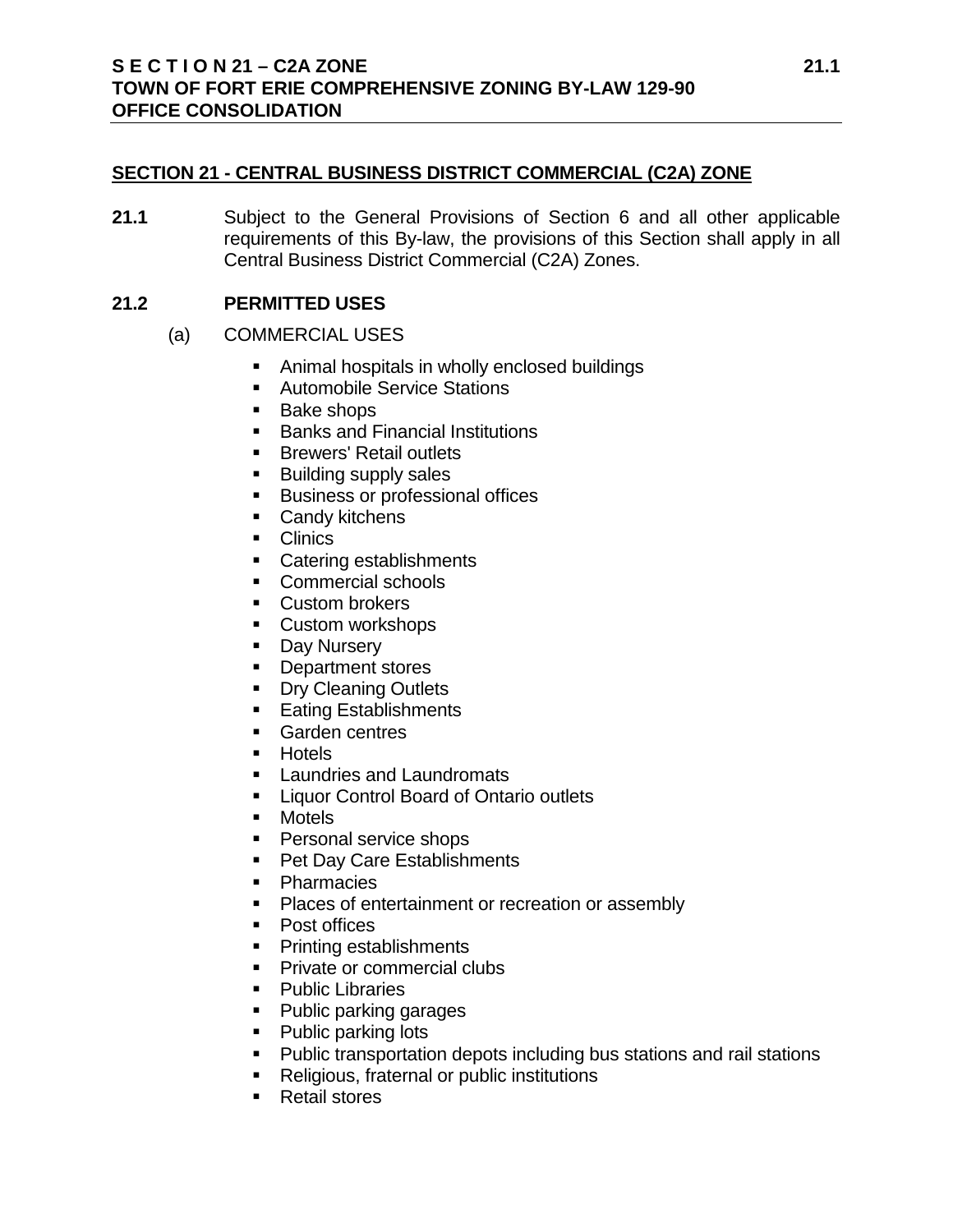# **S E C T I O N 21 – C2A ZONE 21.2 TOWN OF FORT ERIE COMPREHENSIVE ZONING BY-LAW 129-90 OFFICE CONSOLIDATION**

- Service shops
- **Spa Services**
- **Studios**
- **Supermarkets**
- **Taverns**
- **Taxi establishments**
- **Undertaking establishments**
- Vehicle sales and rental establishments
- **•** Veterinarian Clinic in wholly enclosed buildings
- **Video Outlet Sales and Rental Establishments**
- (b) Dwelling units
- (c) Uses, buildings and structures accessory to any permitted commercial use.

# **21.3 REGULATIONS**

| Minimum Lot Area                  | no minimum                                                                                                                                                                                                                                |
|-----------------------------------|-------------------------------------------------------------------------------------------------------------------------------------------------------------------------------------------------------------------------------------------|
| Minimum Lot Frontage              | no minimum                                                                                                                                                                                                                                |
| Minimum Front Yard                | no minimum                                                                                                                                                                                                                                |
| Minimum Interior Side Yard        | no minimum except that where an interior<br>side yard abuts a Residential Zone, the<br>minimum interior side yard width shall be<br>2.5 <sub>m</sub>                                                                                      |
| <b>Minimum Exterior Side Yard</b> | no minimum                                                                                                                                                                                                                                |
| Minimum Rear Yard                 | 4.5m except where any part of the building<br>is used for residential purposes, the<br>minimum rear yard shall be 10m                                                                                                                     |
| <b>Maximum Gross Floor Area</b>   | no maximum                                                                                                                                                                                                                                |
| <b>Maximum Building Height</b>    | i) 3 storeys<br>ii) 12m                                                                                                                                                                                                                   |
| <b>Parking Exceptions</b>         | all lands within the C2A Zone shall be<br>exempted from the parking and loading<br>requirements of this By-law with the<br>exception of buildings containing dwelling<br>units where the provisions of Subsection<br>18.2(d) shall apply. |

# **21.4 REGULATIONS FOR DWELLING UNITS**

The provisions of Subsection 18.2 shall apply.

#### **21.5 REGULATIONS FOR ACCESSORY BUILDINGS** The regulations of Subsection 18.3 shall apply.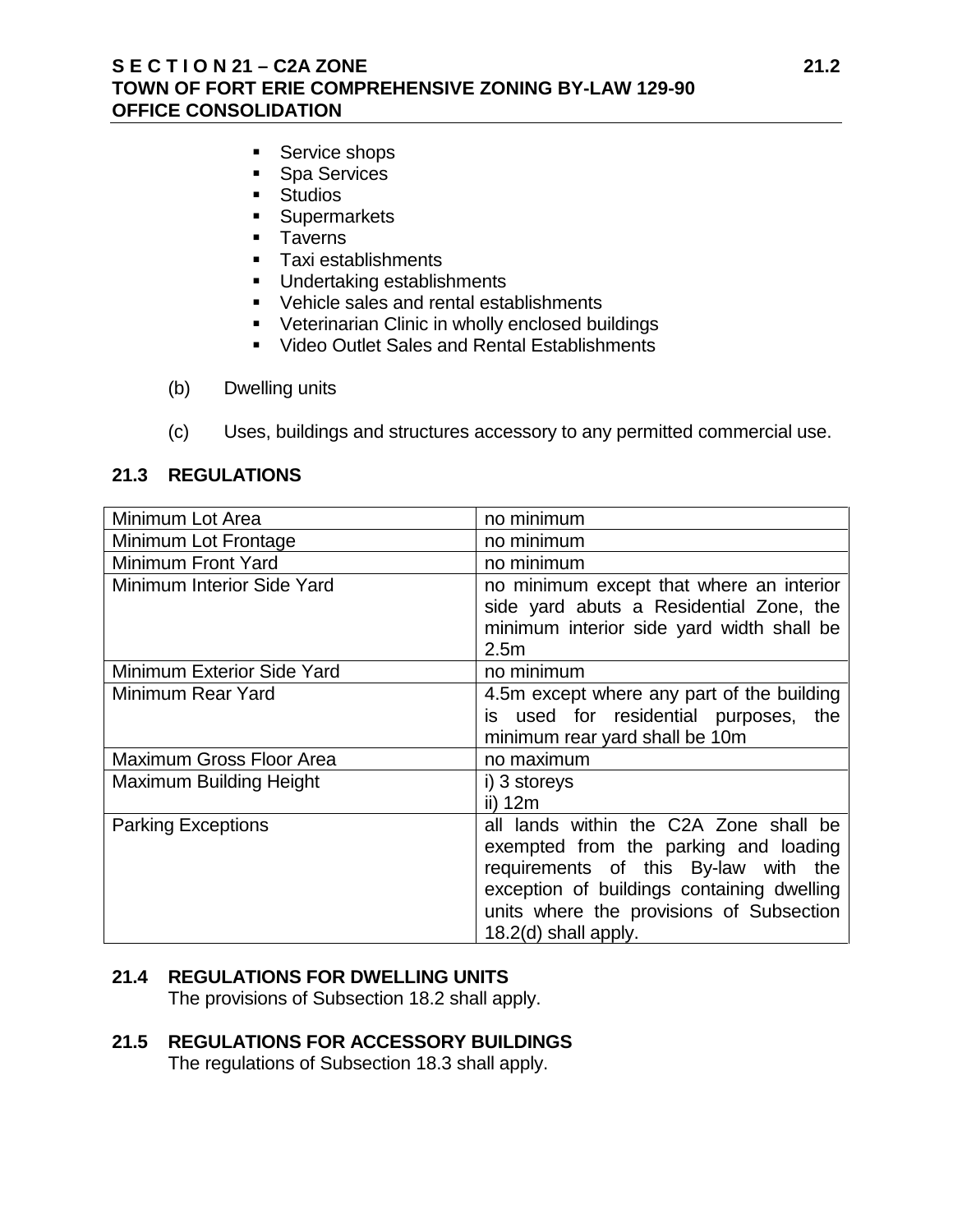# **S E C T I O N 21 – C2A ZONE 21.3 TOWN OF FORT ERIE COMPREHENSIVE ZONING BY-LAW 129-90 OFFICE CONSOLIDATION**

# **21.6 REGULATIONS FOR "PET DAY CARE ESTABLISHMENTS"**

The requirements of Section 6.52 shall apply in addition to the regulations governing this section.

# **EXCEPTIONS TO THE CENTRAL BUSINESS DISTRICT COMMERCIAL (C2A) ZONE**

### **C2A-212 (156-1999) 54 Jarvis Street**

These lands are zoned "Central Business District Commercial C2A-212 Zone" and all of the provisions that relate to lands zoned "Central Business District Commercial C2A Zone" by this By-law shall apply to those lands zoned "Central Business District Commercial C2A-212 Zone" except that in addition to the permitted uses set out in Section 21.2(a), these lands may also be used for an amusement machine establishment.

# **C2A-274 (167-1992) 4002 Erie Road (Relocated to CMU2-274)**

### **C2A-321(H) (22-04) 4020 Erie Road (Relocated to CMU2-321)**

### **C2A-419 (102-10) Bridgeburg Central Business District**

These lands are zoned "Central Business District Commercial C2A-419 Zone" and all of the provisions that relate to lands zoned " Central Business District Commercial C2A Zone" by this by-law shall apply to those lands zoned " Central Business District Commercial C2A-419 Zone" on the attached Schedule A-4 subject to the following special provisions:

- a) Notwithstanding the requirements of Subsection 18.2(f), the required residential open space may also be provided by way of private open-air balcony space directly adjoining a residential unit.
- b) Notwithstanding the requirements of Subsection 21.3, the maximum building height of a building in this district shall be three (3) stories.

# **C2A-420 (102-10) Bridgeburg Central Business District**

These lands are zoned "Central Business District Commercial C2A-420 Zone" and all of the provisions that relate to lands zoned " Central Business District Commercial C2 Zone" by this by-law shall apply to those lands zoned " Central Business District Commercial C2A-420 Zone" on the attached Schedule A-4 subject to the following special provisions:

- a) Notwithstanding the requirements of Subsection 18.2(f), the required residential open space may also be provided by way of private open-air balcony space directly adjoining a residential unit.
- b) Notwithstanding the requirements of Subsection 21.3, the maximum building height of a building in this district shall be ten (10) stories.